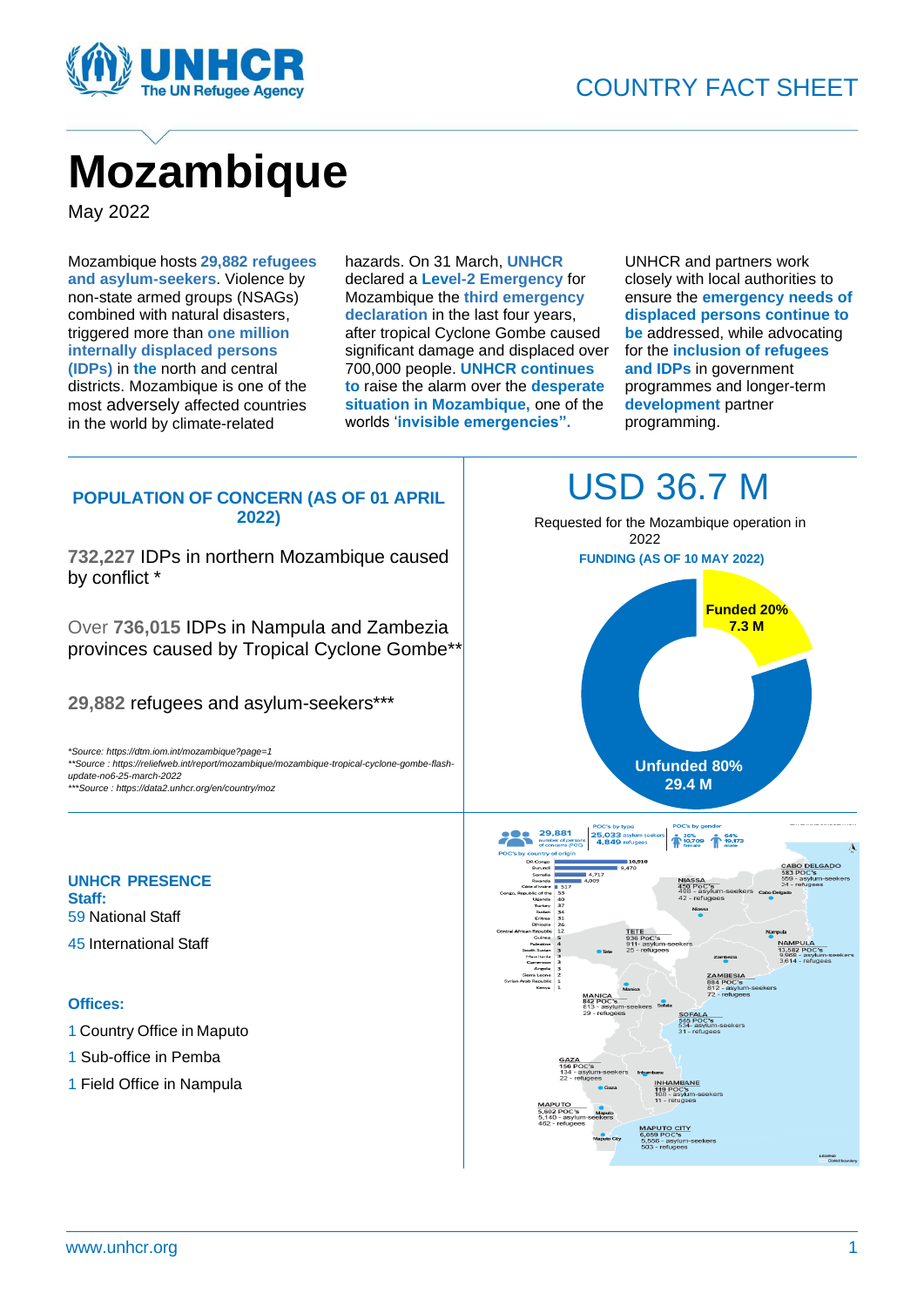

# **MAIN ACTIVITIES**

#### **Protection**

- As of April 2022, there were 29,882 refugees and asylum-seekers residing in Mozambique, of which, 9,124 live in the Maratane settlement in Nampula Province, the country's only formal settlement, while more than 20,500 reside in urban areas throughout the country. Established in November 2020, Corrane is the only formal IDP site hosting around 1,400 families.
- UNHCR is leading the provision of GBV case management in accessible safe locations with high numbers of vulnerable IDPs, as an entry point for the provision of broader health, legal, and psychosocial support services. In these areas, close to 44,000 people now have access to GBV services.
- In March and April 2022, UNHCR and its partner, the Catholic University of Mozambique (UCM), assisted over 3,400 people access civil documentation from displaced and host communities in Ancuabe, Montepuez and Pemba.
- In Lianda IDP site, Mueda, UNHCR partner HelpCode, conducted protection monitoring activities to identify and address protection needs and risks. The main protection risks identified were tensions between displaced and host communities due to competition over scarce resources, limited humanitarian assistance, and the need for Mental Health and Psychosocial (MHPSS) support to traumatized individuals.
- UNHCR continues to support families with acute protection needs to find a durable solution in a third country through resettlement. In May 2022, ten cases were interviewed for resettlement and six cases for profiling.
- Protection staff continue to conduct counselling sessions on the various legal and protection needs of refugees and asylum seekers.
- UNHCR continues to assist refugees who wish to return to their country of origin in safety and dignity, jointly with the Government Refugee Agency (INAR), the National Migration Service (SENAMI), and the Representations of countries of origin in Mozambique. As of April 2022, 105 individuals had returned to their countries of origin. In March, a [return intentions survey for IDPs conducted in Pulo Site, Metuge district,](https://reliefweb.int/report/mozambique/protection-assessment-return-intentions-cabo-delgado-metuge-pulo-site-18-march) Cabo Delgado, targeting 260 households mainly from the Meluco District, indicated that only 18 per cent were willing to return home.
- UNHCR continues to support Inter-Agency coordination on IDPs and co-chairs the Humanitarian Country Team's Working Group on Community Engagement and Accountability to Affected Populations (CE/AAP).
- UNHCR was actively involved in the drafting process of the National Policy and Strategy on the Management of IDPs, led by NRC/Oxfam SA, which was adopted by Mozambique on August 3, 2021, and is currently supporting the Government in its implementation on the ground.

#### **Shelter**

- UNHCR supported negotiations to expand the Maratane settlement to support the peaceful co-existence and access to livelihood opportunities. This expansion is important as Maratane, and surrounding areas play a key role in providing agricultural services to Nampula.
- In response to Cyclone Gombe, UNHCR, the GOM and partners provided critical lifesaving assistance to IDPs by distributing core relief items. Nearly 2,000 NFI kits, which included blankets, sleeping mats, tarpaulins, and buckets were distributed in the Nampula province. Soap and sanitary materials were also distributed.
- In 2022, in Maratane, 800 durable shelters for vulnerable refugees and host community will be constructed and 932 households (HH) will receive a basic shelter kit. In Corrane IDP settlement, 840 durable shelters are planned for 2022 along with emergency shelter kits for 1,000 HH.

# **Livelihoods**

- In response to tropical Cyclone Gombe and other climate related shocks, UNHCR is working with partners and the GoM to mitigate further deterioration of livelihoods loss and food insecurity. The emergency response is supporting affected populations in restoring agricultural production, recover livelihoods assets/tools and focus on diversification of livelihoods response to ensure household resilience to future shocks.
- UNHCR, AVSI, and CriaMoz mapped 100 artisan groups and individuals in Pemba, Metuge and Montepuez to replicate the Made51 model in Cabo Delgado and enabled the inclusion of 80 artisans in the MAKE initiative led by UNESCO, promoting access to markets and opportunities within the creative industry in Mozambique.

# **Education**

In partnership with the National Institute for Employment (INEP), UNHCR is providing technical and vocational training for refugees, asylum seekers and host communities living in Maratane and surrounding areas. Also, in partnership with the Vodafone foundation, 15 Instant Network Schools (INS) centers in Maratane and Nampula districts were established to give young refugees, host communities, and their teachers access to digital learning and the internet.

#### **Development partnerships**

Mozambique is leading in the Southern African region in the level of inclusion of persons of concern (PoCs) in